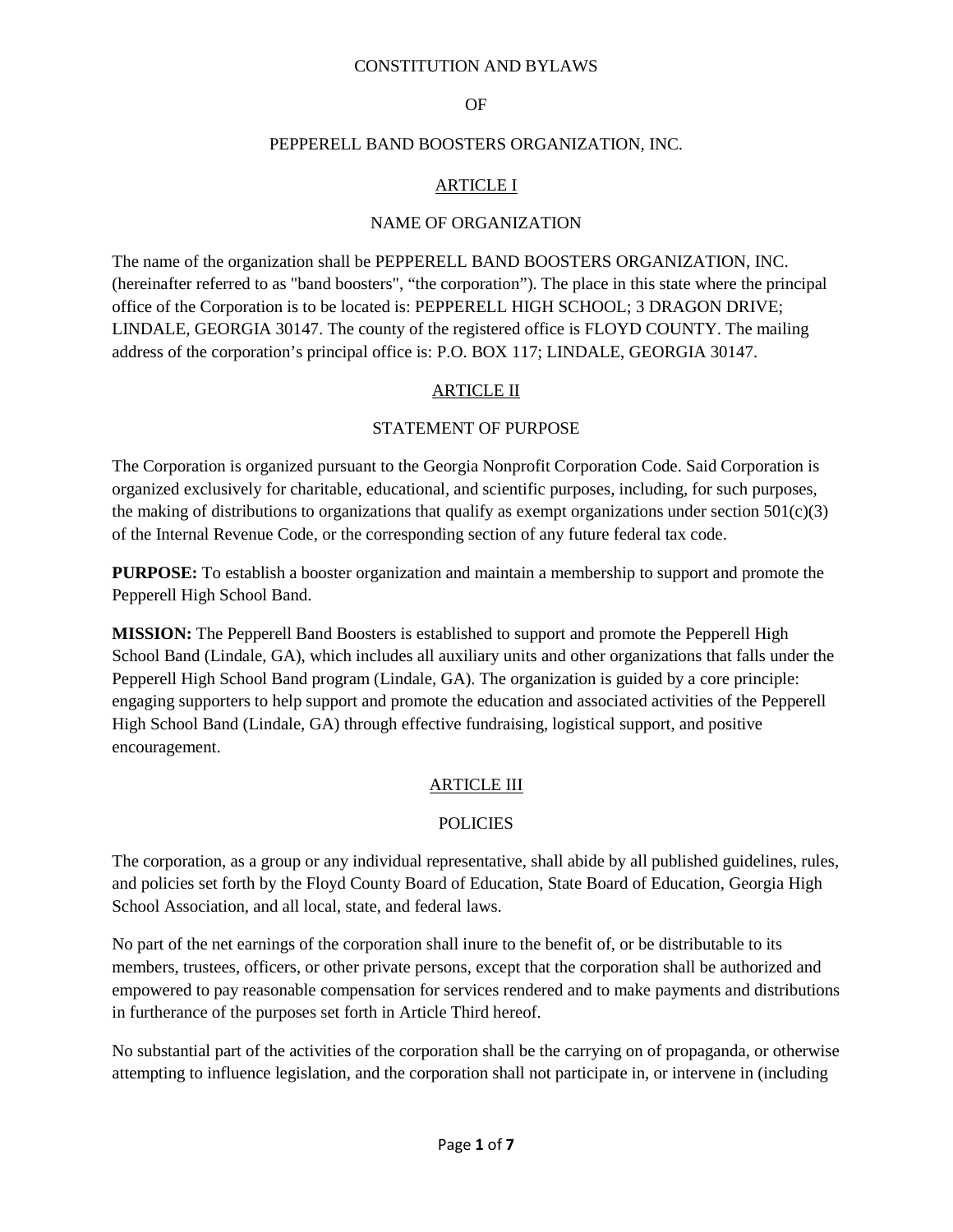### OF

### PEPPERELL BAND BOOSTERS ORGANIZATION, INC.

the publishing or distribution of statements) any political campaign on behalf of or in opposition to any candidate for public office.

Notwithstanding any other provision of these articles, the corporation shall not carry on any other activities not permitted to be carried on (a) by a corporation exempt from federal income tax under section 501(c)(3) of the Internal Revenue Code, or the corresponding section of any future federal tax code, or (b) by a corporation, contributions to which are deductible under section  $170(c)(2)$  of the Internal Revenue Code, or the corresponding section of any future federal tax code.

## ARTICLE IV

### MEMBERSHIP

Membership shall be open to any and all who are interested in the support and progress of the Pepperell High School Band. Parents or legal guardians of active band members shall be voting members. Each parent or guardian shall have one vote when personally in attendance at a regularly scheduled band boosters meeting. Other interested persons shall be non-voting members. Dues, if applicable, shall be decided upon by the Executive Board and approved by the membership.

# ARTICLE V

# EXECUTIVE BOARD

The affairs of the band boosters shall be controlled and administered in accordance with these bylaws by an Executive Board (the "Board of Directors" or the "Board") which shall be composed of no less than three (3) and no more than ten (10) members.

**SECTION 1. OFFICERS** The officers of the Pepperell Band Boosters shall consist of the following elected offices and appointed officers (hereinafter referred to as "Elected Officers", "Officers" or "Offices"): a President, a Vice-President, a Secretary and a Treasurer. Any two officers, except President and Treasurer, may be held by the same person. Each office may be held by a couple or by an individual and each office has one single vote.

**SECTION 2. EX OFFICIO OFFICERS** The Pepperell High School principal or his/her designated representative and the Pepperell High School Band Director(s) shall serve as non-voting members of the Executive Board.

**SECTION 3. ELGIBILITY** Adults selected for elected offices and appointed officers must be a parent and /or guardian of a minimum of one participating band student, be a member of the band boosters, and be in good standing with the Pepperell school district and its community.

**SECTION 4. TERM OF OFFICE** Each term of office shall be for one (1) fiscal year. No elected officer shall serve in the same capacity in office for more than two (2) consecutive terms. An exception will be allowed if the nominating committee or membership is unable to nominate and elect a willing nominee to replace an Executive Board member.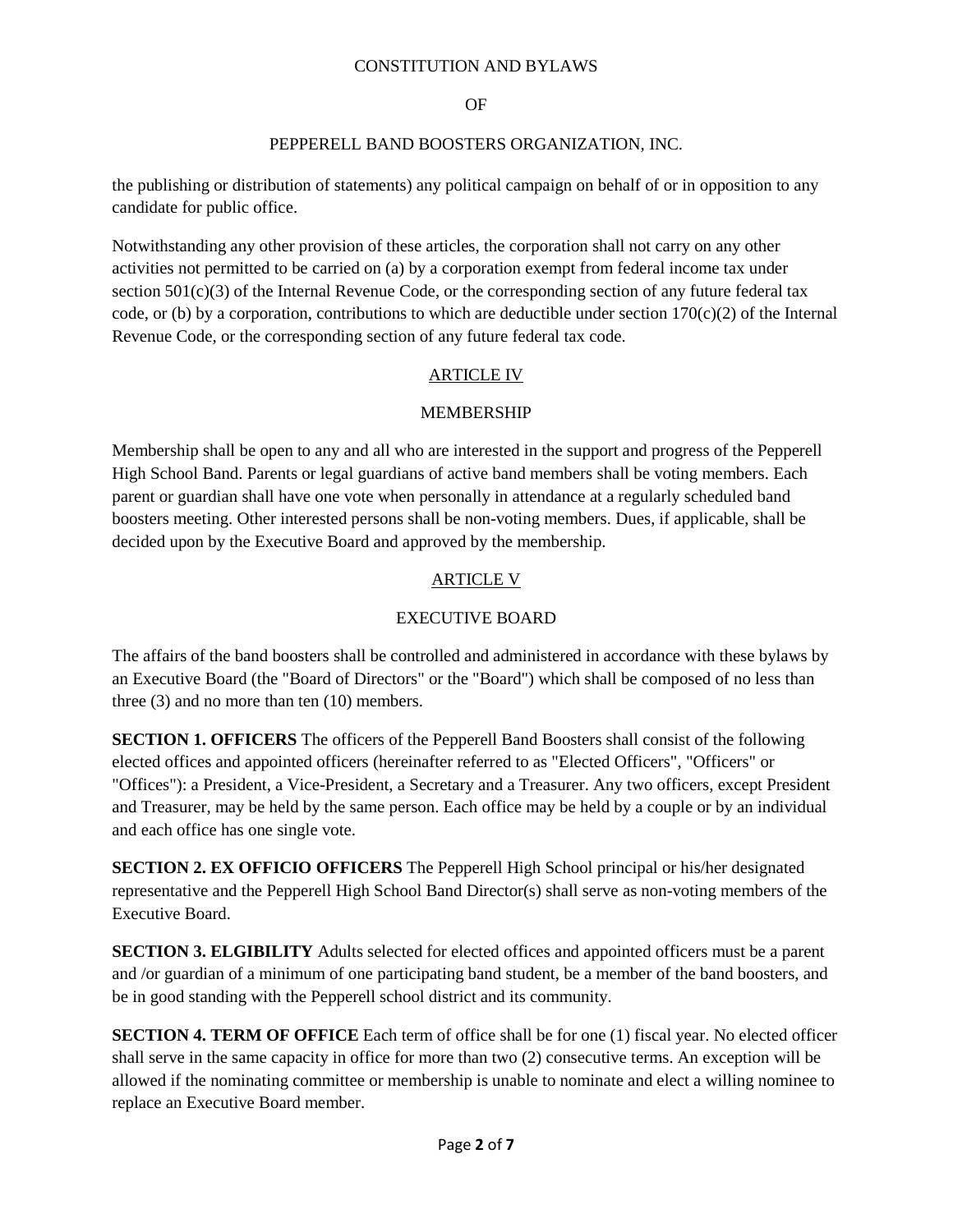### OF

### PEPPERELL BAND BOOSTERS ORGANIZATION, INC.

### **SECTION 5. COMPENSATION** The Executive Board shall serve without compensation.

# ARTICLE VI

## DUTIES OF OFFICERS

### **SECTION 1. THE PRESIDENT:**

- 1. Shall preside at all meetings of the band boosters and of the Executive Board.
- 2. Shall personally represent the band boosters or appoint a delegate where representation is deemed advisable.
- 3. Shall appoint committees and committee chairpersons.
- 4. Shall effect compliance with the rules, regulations, and policies of the Floyd County Board of Education and Pepperell High School.

### **SECTION 2. THE VICE PRESIDENT:**

- 1. Shall have such powers and perform such duties as may be delegated to him/her by the President.
- 2. In the absence or disability of the President, he/she shall perform the duties and exercise the powers on the President.

### **SECTION 3. THE SECRETARY:**

- 1. Shall keep the minutes of all meetings of the Executive Board and all meetings of the membership.
- 2. Shall keep such other records as directed by Executive Board.
- 3. Shall perform all the duties usually incident to the office of Secretary, subject to the control of the Executive Board.

### **SECTION 4. THE TREASURER:**

- 1. Shall keep an accurate record of all monetary collections and disbursements of the band boosters, collect dues, pay bills on approval of the Executive Board., and have custody of all funds and property of the band boosters.
- 2. Shall have the authority to approve purchases and /or disbursements of band booster funds in accordance with the guidelines as set forth in these by-laws.
- 3. Shall perform all the duties usually incident to the office of the Treasurer, subject to the control of the Executive Board.
- 4. Shall be bonded as prescribed by the Executive Board.

# ARTICLE VII

### ELECTIONS AND VACANTCIES

### **SECTION 1. ELECTIONS**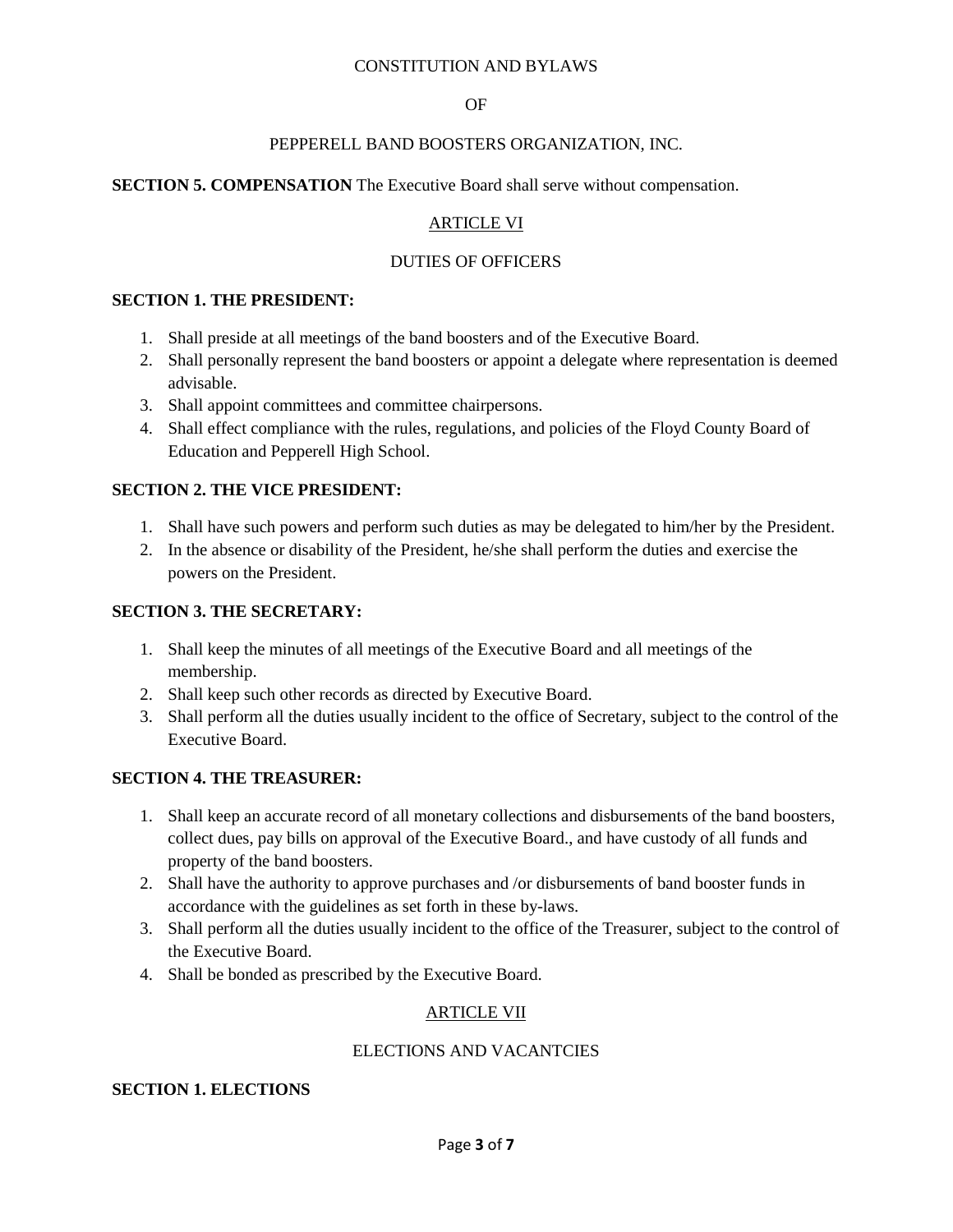#### OF

### PEPPERELL BAND BOOSTERS ORGANIZATION, INC.

- 1. Nominations will be taken from the floor at the April general meeting, provided the consent of the nominee has been obtained.
- 2. Those seeking nominations must have the endorsement of the Pepperell High School Band Director(s).
- 3. Before the acceptance of a nominees, each candidate will have read and understood the duties required of their position, the bylaws of the band boosters and will be a member in good standing with the band boosters.
- 4. The officers shall be elected at the May general meeting through an open vote of the membership.
- 5. All materials, documentation, records, receipts, and any other supporting documentation in the possession of any past officer will be transferred and delivered to the newly elected officer(s) at the May meeting or earlier, if desired. The newly elected officer(s) will assume their positions and duties June 1.

**SECTION 2. REMOVAL FROM OFFICE** Each officer may resign at any time and/or may be removed, with or without cause, by a two-thirds vote of the remaining Executive Board. A replacement may be appointed by the remaining Executive Board. An officer shall be considered incapacitated if for any reason he shall be unable to fulfill their duties of his elected office and the remaining officers shall have declared such officer incapable of service by a two-thirds vote of the remaining Executive Board. "Cause" shall mean (a) conviction of a felony; (b) knowing participation in transactions or activities which could jeopardize the band members or band boosters; (c) theft, embezzlement or commingling of the funds of the band boosters with the funds of any such person; (d) failure to fulfill their duties of their elected office or in some way not in good standing with the band or the school.

**SECTION 3. VACANCIES** A vacancy occurring during an elected office term shall be filled by the remaining Executive Board, providing consent of the individual selected has been obtained. The individual shall serve until the expiration of the term of the officer whose place had become vacant.

# ARTICLE VIII

# **MEETINGS**

**SECTION 1:** Meetings may be scheduled as approved by the Executive Board, but may be cancelled or rescheduled at the discretion of the Executive Board or the President in which case it shall be the responsibility of one or more members of the Executive Board to notify the membership.

**SECTION 2:** A simple majority of the Executive Board, of which one must be a President or a Vice-President, and a Band Director shall constitute a majority for the transaction of business at meetings.

**SECTION 3:** Members present shall constitute a quorum for the transaction of business at meetings.

**SECTION 4:** General Membership Meetings may be held monthly from August through May at a place, date and time that shall be fixed by the President.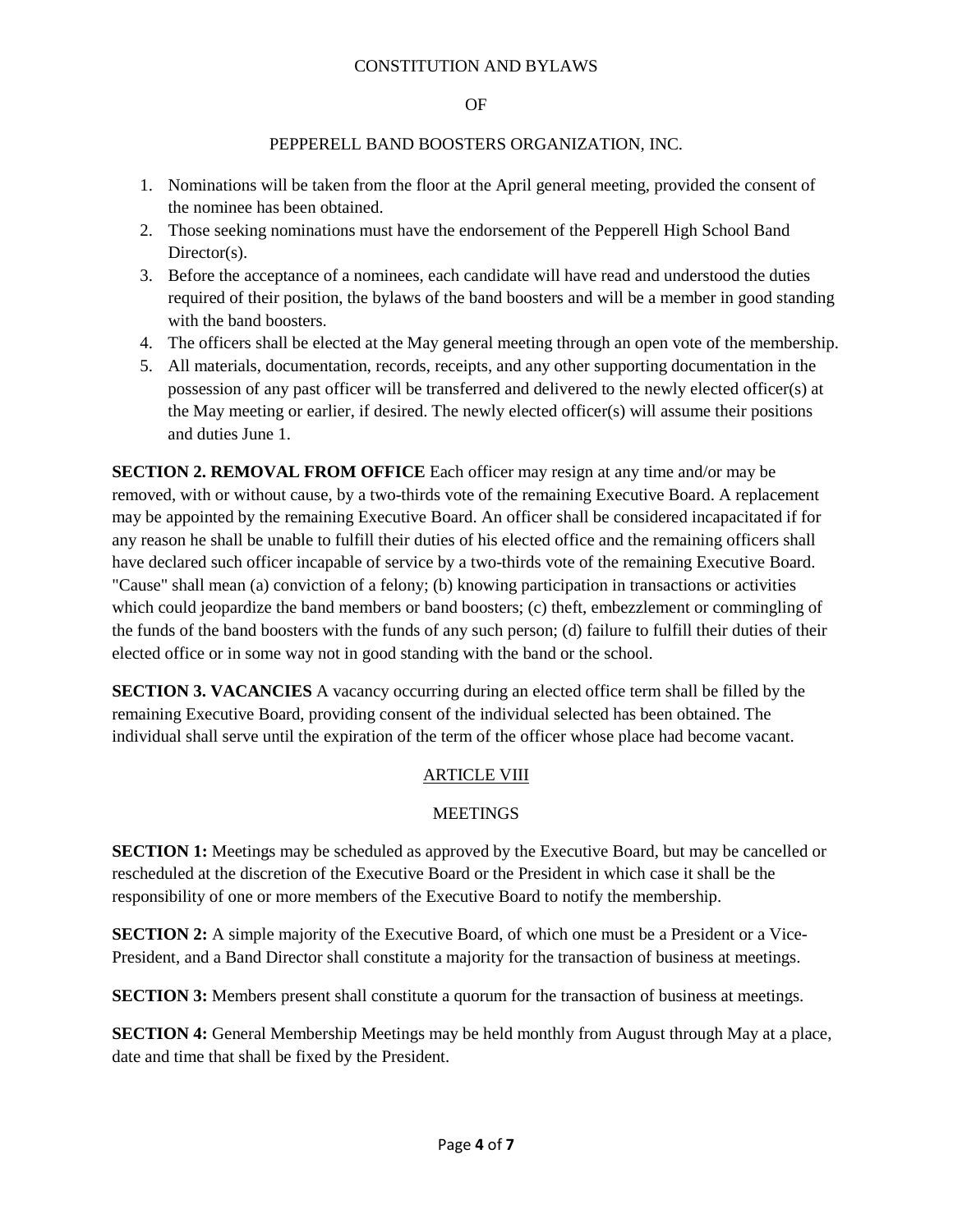### OF

## PEPPERELL BAND BOOSTERS ORGANIZATION, INC.

**SECTION 5:** Meetings of the Executive Board may be held monthly from August through May at a place, date and time that shall be fixed by the President.

**SECTION 6:** Meetings of all committees shall be held as necessary for performance of the duties of each committee.

**SECTION 7:** A majority vote of the members of each committee present at a regularly called meeting shall be sufficient for transactions of business recognizing that all committee actions are subject to review by the Executive Board.

**SECTION 8. ITEMS OF BUSINESS** The items of business at all regular meetings shall be as follow:

- Attendance sheet sign-in
- Reading and approval of Secretary's report including the minutes of preceding meeting
- Reading and approval of the Treasurer's report
- Reports of the President and Vice-President
- Reports of the Band Director(s)
- Committee reports
- Old and unfished business
- New business
- Good and welfare
- Adjournment

**SECTION 5. PARLIAMENTARY AUTHORITY** "Robert's Rules of Order Revised" shall be the authority on all questions of procedure not specifically stated in the Constitution and Bylaws.

# ARTICLE IX

# **COMMITTEES**

The Executive Board shall appoint and organize any committees as appropriate or necessary to carry out the functions and purposes of the band boosters. The Chairperson of each committee shall be appointed by the Executive Board and the Executive Board retains the right and final authority to determine the subject matter of programs and activities of each committee. All ex-officio officers may serve as an exofficio member on any committee.

# ARTICLE X

# FINANCIAL

**FISCAL YEAR** The fiscal year of the corporation shall begin June first and end May thirty-first.

**BUDGET** A proposed budget shall be presented by the Executive Board at the end of each fiscal year at the monthly Executive Board meeting and approved at the first general meeting of each fiscal year.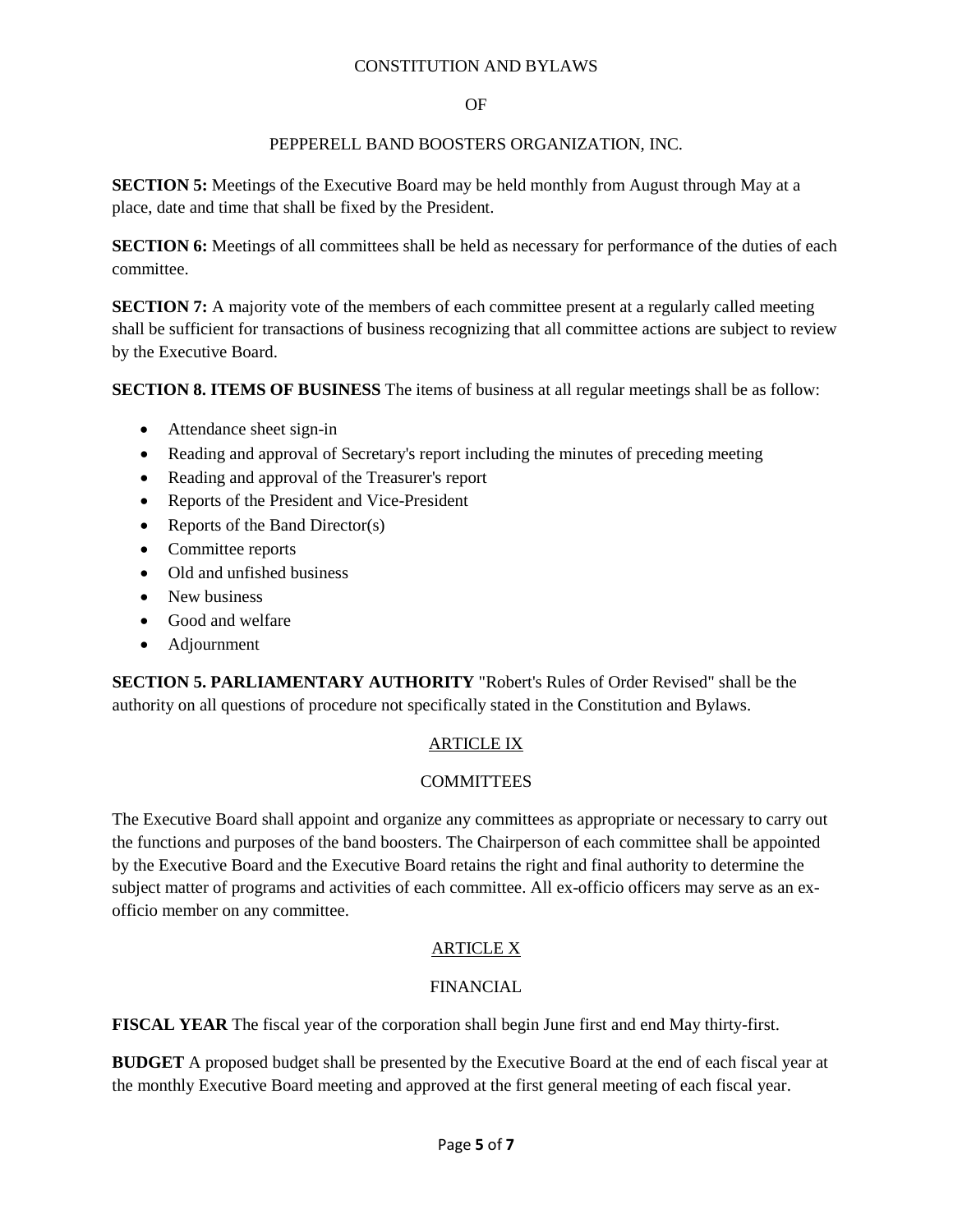#### OF

### PEPPERELL BAND BOOSTERS ORGANIZATION, INC.

**TRANSACTIONS** Funds are to be deposited in a bank approved by the Executive Board and may be withdrawn on the signature of the President, Vice-President or Treasurer. There shall be no pre-signing of blank checks. The Executive Board shall be accountable for the disbursement of all funds.

### **EXPENDITURE LIMITS**

- 1. Expenditures of up to \$100 may be made if approved by the President or Treasurer or Band Director and President or Treasurer.
- 2. Expenditures of \$100.01 to \$600.00 must have approval of at least two of the following: President, Vice-President, Secretary, and Treasurer.
- 3. Expenditures of \$600.01 to \$2500.00 must have the approval of a majority of the Executive Board.
- 4. Expenditures of over \$2500.00 must be approved by at least a majority vote of the Executive Board and two-thirds majority vote of the membership of a regularly scheduled Band Boosters meeting.
- 5. Expenditures of over \$2500.00 must have the signatures of both the Treasurer and the President on the check.
- 6. Expenditures of rollover money (money collected for a specific reason) may be made at any time.

**TREASURER REPORT** The Executive Board shall, through the office of the treasurer, make available monthly and annual financial summaries regarding all transactions including payments, receipts, and deposits. There will be a monthly bank reconciliation (re-balancing of the checkbook) performed by an organization officer other than that officer (usually the Treasurer) normally responsible for banking functions.

**ANNUAL AUDIT** The Executive Board shall conduct an annual audit of financial records through the commission of an unrelated entity such as CPA or financial consultant for the purposes of making suggestions regarding operations and procedures.

# ARTICLE XI

### AMENDMENTS

These bylaws govern the affairs of the PEPPERELL BAND BOOSTERS ORGANIZATION, INC. (the "Corporation"), a nonprofit corporation organized under the Georgia Nonprofit Corporation Code and are set forth in the Articles of Incorporation filed with the Secretary of State of Georgia, as the same may from time to time be amended. These bylaws are subject to the provisions of the Articles of Incorporation.

**SECTION 1.** The bylaws of the corporation may be amended by a majority of the membership in good standing who are present at any regular meeting of the membership, provided that the amendment has been submitted in writing to the Executive Board prior to the first reading by the full membership.

**SECTION 2.** Upon amendment of the existing bylaws of the corporation, it shall be the duty of the secretary to ensure that a complete copy of the active bylaws is available via the corporation's website.